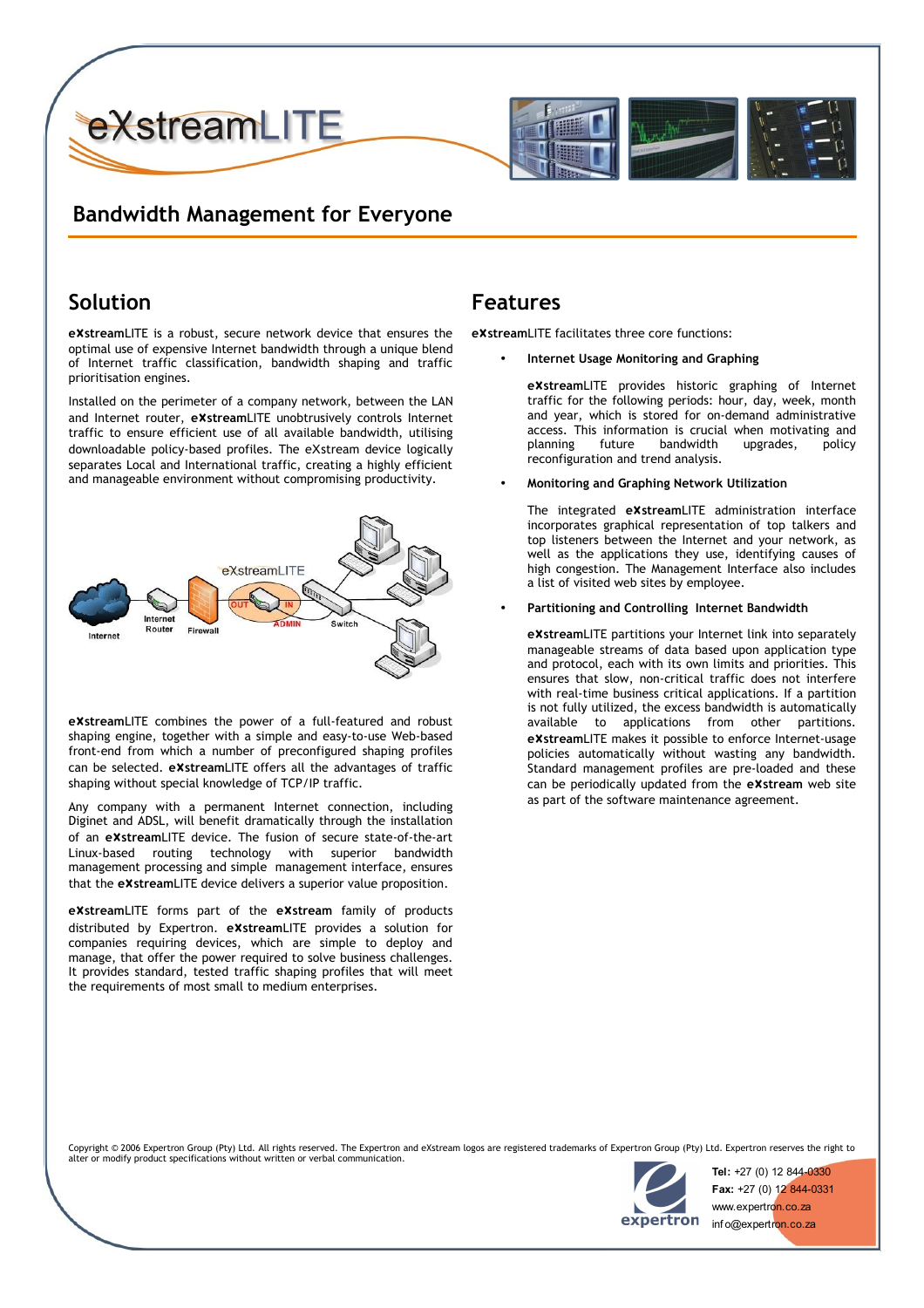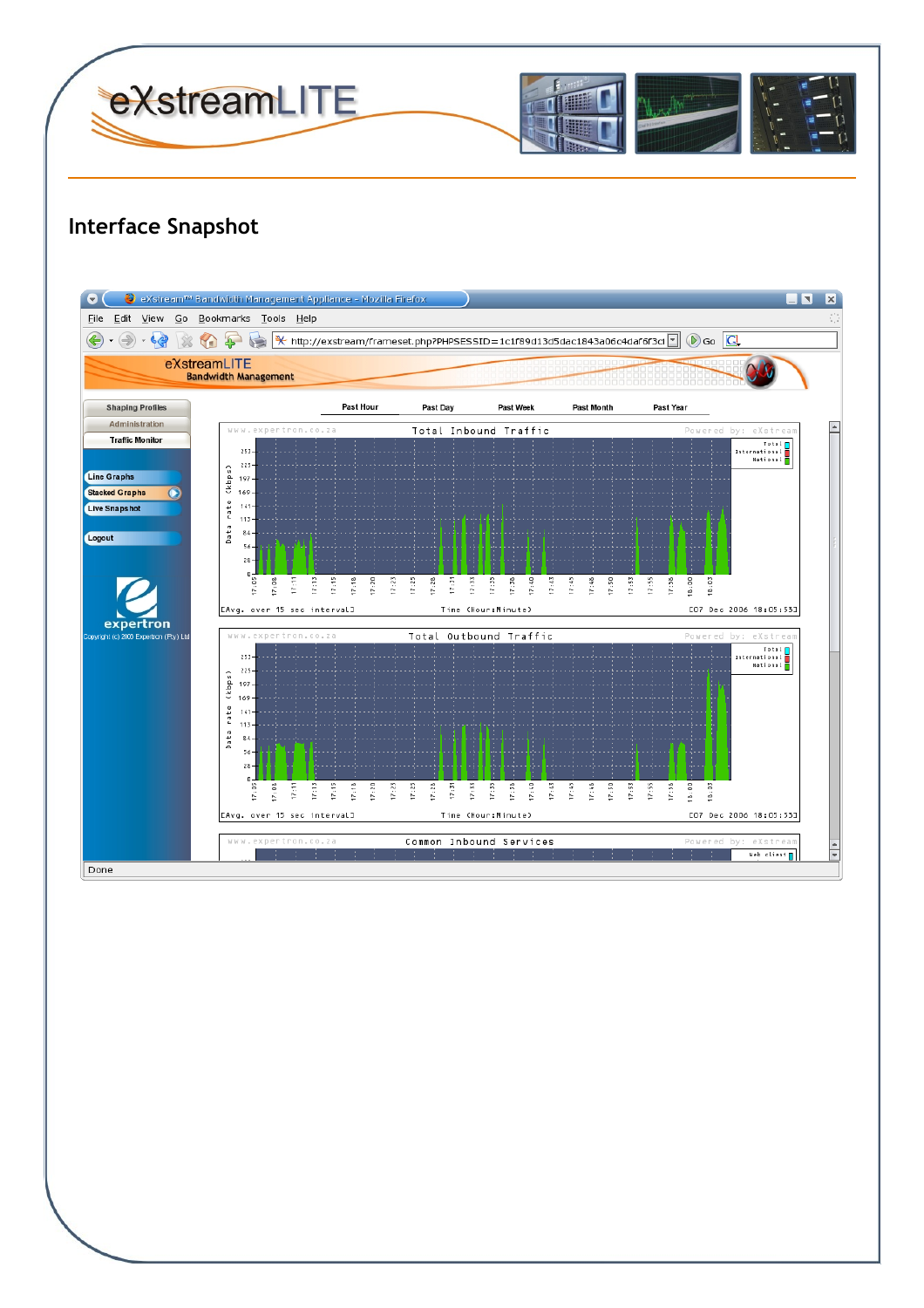



## **Specifications**

| <b>Reporting</b>                           |                                                                                                                                                                                                                                                                                                                                  | <b>Traffic Management</b>                               |                                                                                                                                                                                                                                                    |
|--------------------------------------------|----------------------------------------------------------------------------------------------------------------------------------------------------------------------------------------------------------------------------------------------------------------------------------------------------------------------------------|---------------------------------------------------------|----------------------------------------------------------------------------------------------------------------------------------------------------------------------------------------------------------------------------------------------------|
| <b>Historic Traffic</b><br><b>Analysis</b> | Logging and graphing of bandwidth usage:<br><b>Total National Traffic</b><br><b>Total International Traffic</b><br>Total Traffic, segmented by Application<br>Average Response Time:<br>Network delay<br>Server reaction time<br>Instant access the following graph periods:<br>Past Hour<br>Past Day<br>Past Week<br>Past Month | <b>Traffic</b><br>Management<br><b>Profiles</b>         | Standard preconfigured profiles provided<br>Downloadable from the eXstream web site.<br>Traffic management can be switched to<br>Passive Mode<br>Monitoring and graphing remain active                                                             |
|                                            |                                                                                                                                                                                                                                                                                                                                  | <b>Link Partitioning</b>                                | Separate partitioning of National and<br>International links<br>Sharing and bursting between partitions<br>Guaranteed minimum bandwidth per<br>partition<br>Maximum sharing and bursting bandwidth<br>per partition Traffic Priority per partition |
| <b>Real-Time</b><br>Measurement            | Past Year<br>Live measuring and graphical representation of:<br>Top Talkers [Inside]<br>Top Listeners [Inside]<br>Top Applications [IN-Bound]<br>Top Applications [OUT-Bound]<br>Top Web sites visited<br>Average Network Response Time                                                                                          | <b>Traffic shaping</b><br>mechanisms<br><b>Hardware</b> | TCP/IP flow-based priority<br>Host-based fair sharing<br>Flow-based fair sharing FIFO                                                                                                                                                              |
|                                            |                                                                                                                                                                                                                                                                                                                                  | <b>Technology</b>                                       | Small Form Factor Solid State Device for up<br>to 512 kbps<br>1U 19" Rack Mount Appliance for up to 50<br><b>Mbps</b>                                                                                                                              |
| eXstream Administration                    |                                                                                                                                                                                                                                                                                                                                  | Firmware                                                | Linux-based Kernel                                                                                                                                                                                                                                 |
| <b>Graphical User</b><br>Interface         | Secure browser-based Interface<br>Single Administrator login<br>Password protected<br>Automatic inactivity lock-out                                                                                                                                                                                                              | LAN                                                     | Dual Ethernet Interface, 10/100 Base-T LAN<br>Bypass on power loss                                                                                                                                                                                 |
|                                            |                                                                                                                                                                                                                                                                                                                                  | <b>Indicators</b>                                       | Power LED, Status LED<br>ACT and Link indicators for network activity                                                                                                                                                                              |